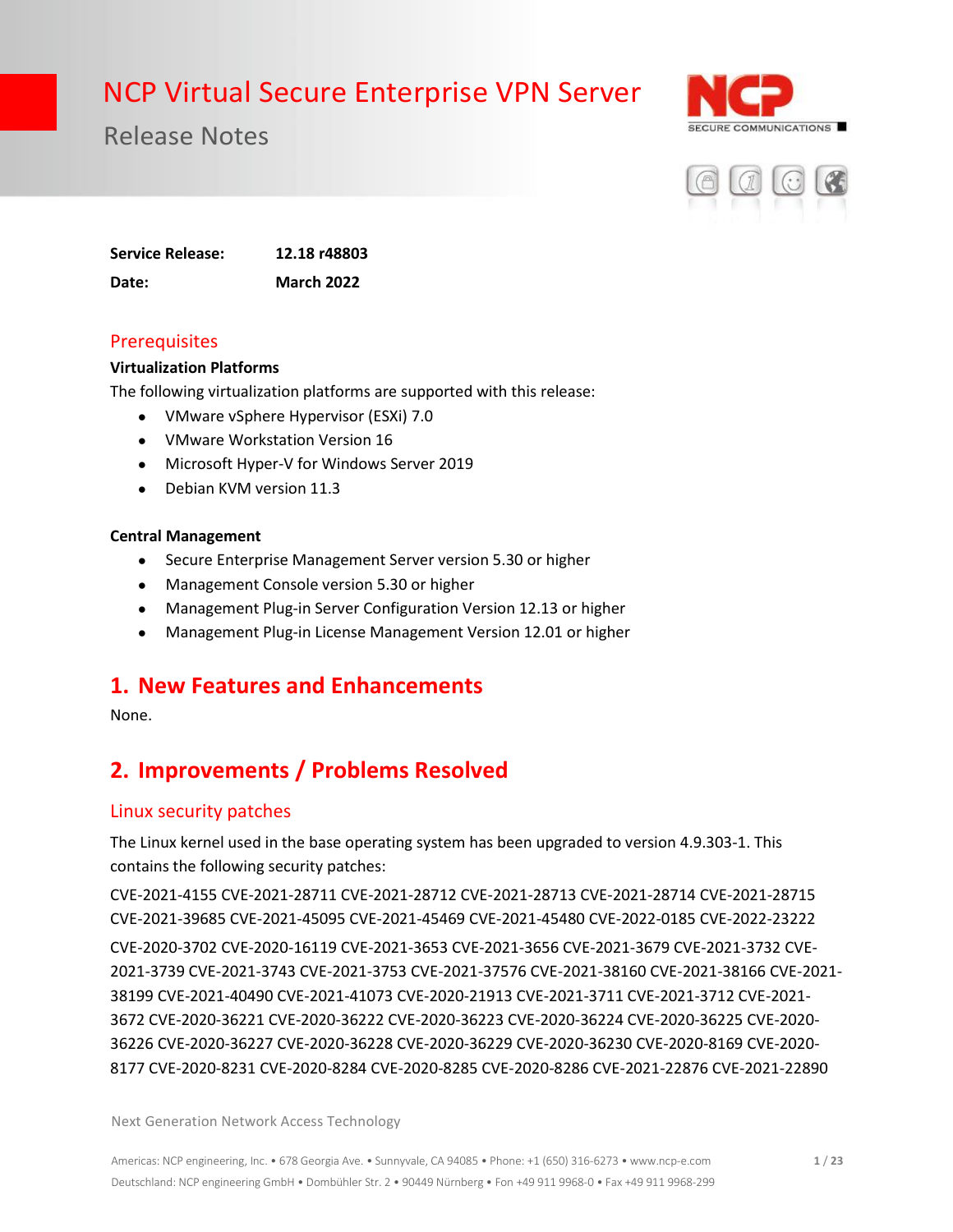Release Notes





#### Kernel does not boot on ESXi with AMD CPU

The update to Debian kernel version  $4.9.303-1$  fixed the problem.

#### Connection error via Vodafone / Kabel Deutschland DS-Lite connection

Compatibility with DS-Lite connectors has been improved.

### **3. Known Issues**

#### Web Interface and Microsoft Edge

When using the Microsoft Edge web browser, at least EdgeHTML 18.17763 is required.

#### System update fails

During a system update, new kernel versions of the underlying operating system may be downloaded and installed on the boot volume. Older kernel versions are retained in /boot/. If the storage space of the boot volume is too small for a new kernel version, the following message is output: An error occured. Consider looking at the Operating System Log.

#### The following message can be found in the operating system log:

vses-sentinel[626]: E: Sub-process /usr/bin/dpkg returned an error code (1) vses-sentinel[626]: E: Unresolved dependencies. Please try "apt-get -f install" without packages (or provide solution). ncpsrvmgmd[1108]: SYSTEM\_CFG: gRPC: Error when executing command

In this case, older kernel versions must be removed from /boot/ with the command sudo apt-get purge linux-image-4.12.0-12-generic. Please ensure that you keep the latest / current kernel version and its previous version on the system.

Now run apt --fix-broken install and start the update process again.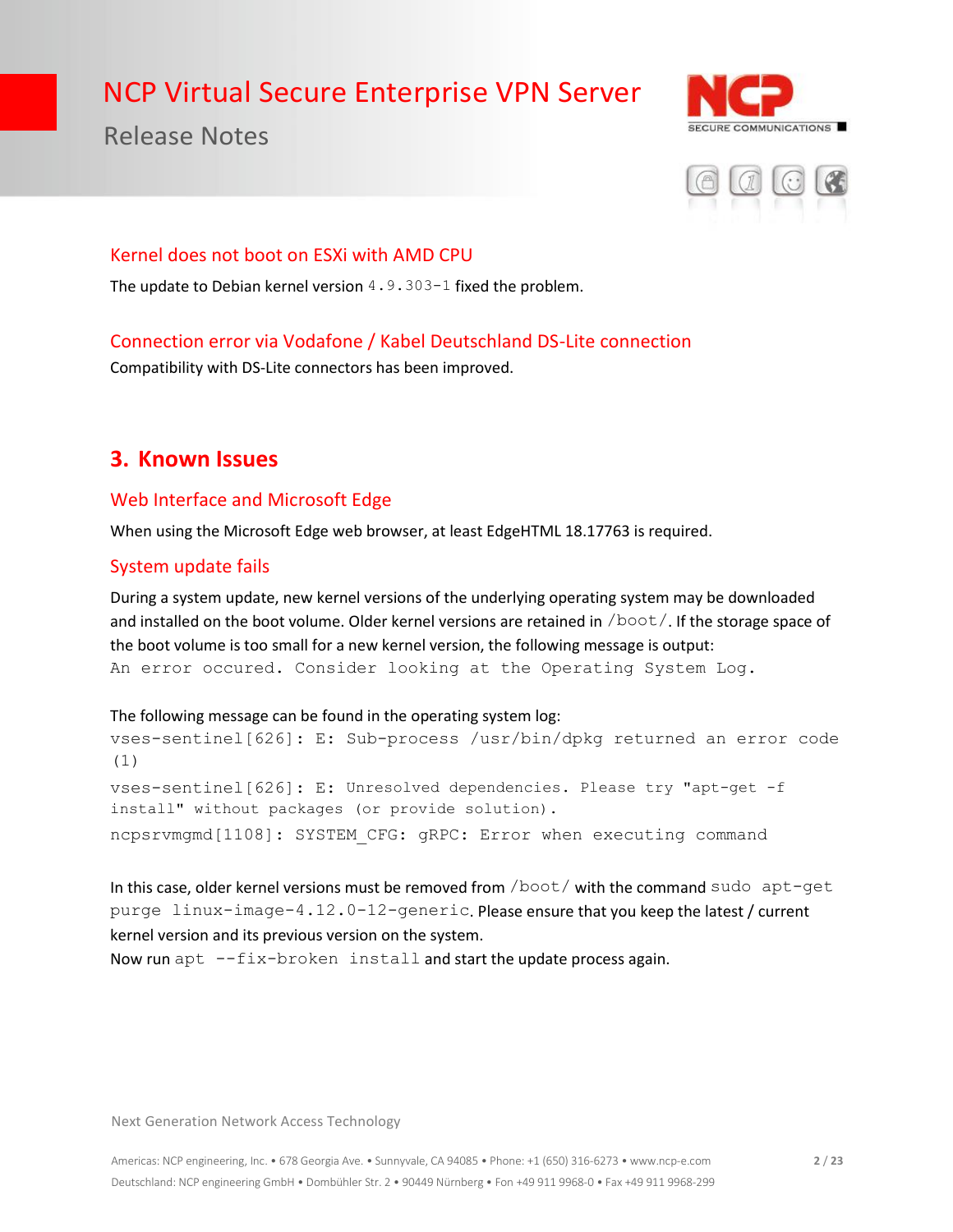

Release Notes



**Service Release: 12.17 r48715 Date: July 2022**

#### **Prerequisites**

#### **Virtualization Platforms**

The following virtualization platforms are supported with this release:

- VMware vSphere Hypervisor (ESXi) 7.0
- VMware Workstation Version 16
- Microsoft Hyper-V for Windows Server 2019
- Debian KVM version 10.6

#### **Central Management**

- Secure Enterprise Management Server version 5.30 or higher
- Management Console version 5.30 or higher
- Management Plug-in Server Configuration Version 12.13 or higher
- Management Plug-in License Management Version 12.01 or higher

### **1. New Features and Enhancements**

None.

## **2. Improvements / Problems Resolved**

#### Crash of the ncpsrvmgmd service.

In rare cases, the ncpsrvmgmd service crashed. This problem has been fixed.

#### Bugfix in relation with SNMP

If SNMP queries were performed on server certificates during load balancing operation, this could lead to a malfunction of the ncpsrvmgm service. This problem has been fixed.

#### Bugfix for connection check via traceroute

In rare cases a connection check via traceroute within a Site2Site connection could lead to disconnection. This problem has been fixed.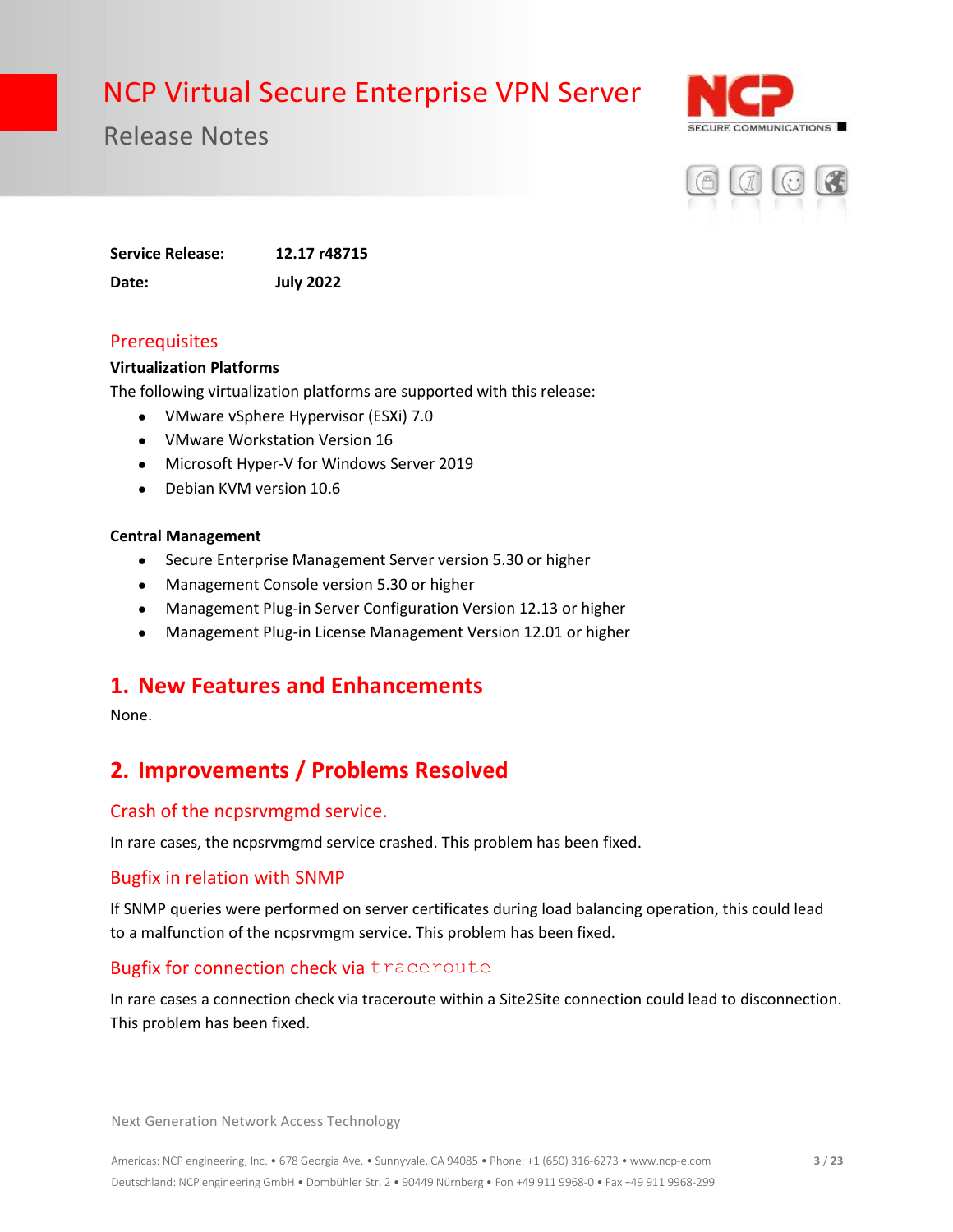

Release Notes



### **3. Known Issues**

#### Web Interface and Microsoft Edge

When using the Microsoft Edge web browser, at least EdgeHTML 18.17763 is required.

#### System update fails

During a system update, new kernel versions of the underlying operating system may be downloaded and installed on the boot volume. Older kernel versions are retained in  $/$ boot  $/$ . If the storage space of the boot volume is too small for a new kernel version, the following message is output: An error occured. Consider looking at the Operating System Log.

### The following message can be found in the operating system log:

vses-sentinel[626]: E: Sub-process /usr/bin/dpkg returned an error code (1) vses-sentinel[626]: E: Unresolved dependencies. Please try "apt-get -f install" without packages (or provide solution). ncpsrvmgmd[1108]: SYSTEM\_CFG: gRPC: Error when executing command

In this case, older kernel versions must be removed from /boot/ with the command sudo apt-get purge linux-image-4.12.0-12-generic. Please ensure that you keep the latest / current kernel version and its previous version on the system.

Now run apt  $-\text{fix}-\text{broken}$  install and start the update process again.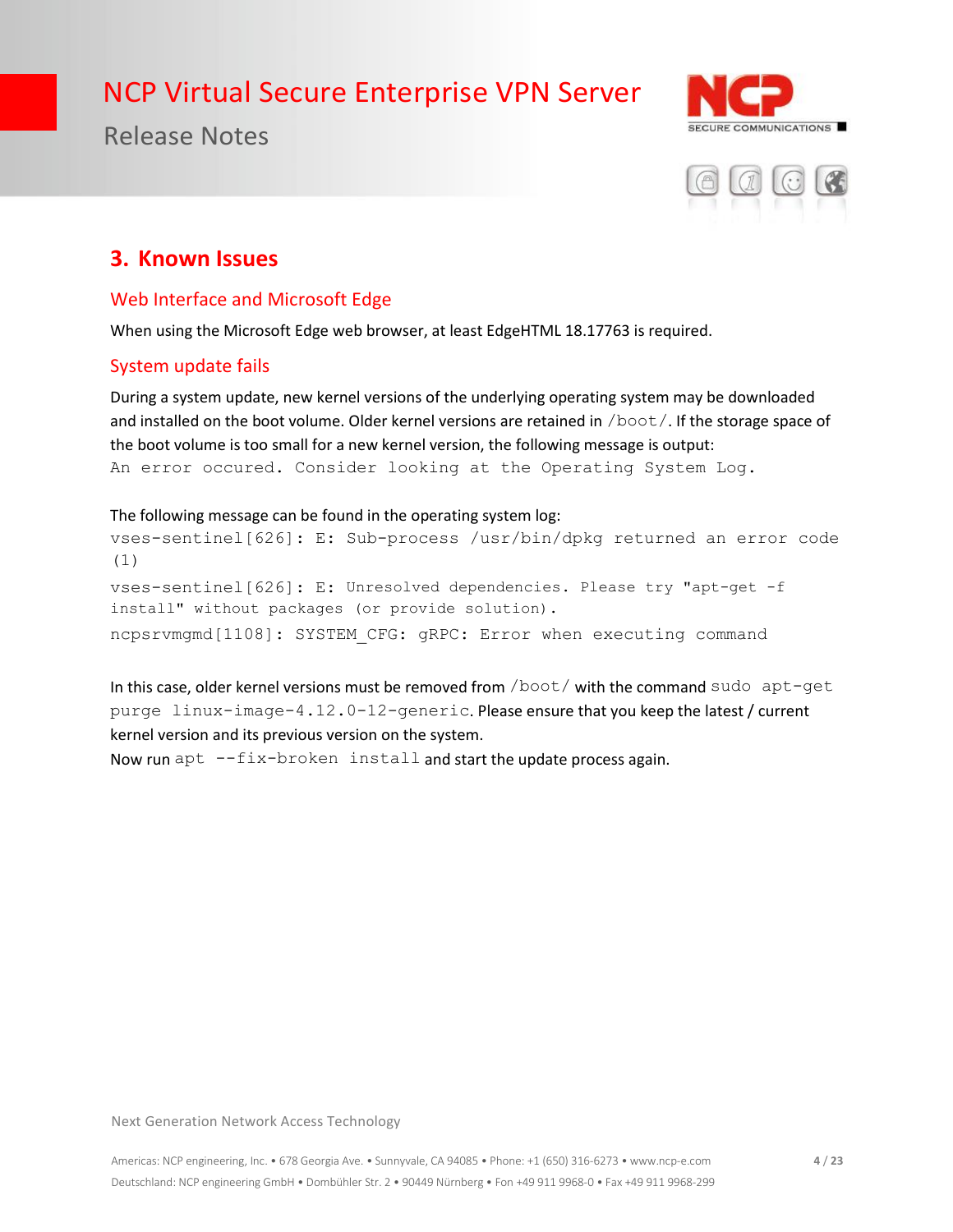

Release Notes



**Service Release: 12.16 r48658 Date: April 2021**

#### **Prerequisites**

#### **Virtualization Platforms**

The following virtualization platforms are supported with this release:

- VMware vSphere Hypervisor (ESXi) 6.7.0
- VMware Workstation Version 15.5
- Microsoft Hyper-V for Windows Server 2019
- Debian KVM version 10.6

#### **Central Management**

- Secure Enterprise Management Server version 5.30 or higher
- Management Console version 5.30 or higher
- Management Plug-in Server Configuration Version 12.13 or higher
- Management Plug-in License Management Version 12.01 or higher

### **1. New Features and Enhancements**

#### As of this release, SSL VPN can no longer be used

As of this release, SSL VPN, i.e. the web proxy, thin client and fat client functionalities contained therein, can no longer be executed or used. In the next major release 13.0, the SSL VPN configuration will be removed from the configuration.

### **2. Improvements / Problems Resolved**

#### Crash of the NCP Secure Enterprise VPN Server

If special data packets were sent to the HTTPS port of the NCP Secure Enterprise VPN Server, this led to a crash of the integrated web server in the area of the SSL VPN functionality and thus to the termination of all other services that were running. This problem was solved by deactivating the integrated web server and thus SSL VPN.

#### Problem with registering client IP addresses in the DNS system

If the NCP Secure Enterprise VPN Server is operated in NAT mode, the PTR record in the DNS system is

Next Generation Network Access Technology

Americas: NCP engineering, Inc. • 678 Georgia Ave. • Sunnyvale, CA 94085 • Phone: +1 (650) 316-6273 • www.ncp-e.com Deutschland: NCP engineering GmbH • Dombühler Str. 2 • 90449 Nürnberg • Fon +49 911 9968-0 • Fax +49 911 9968-299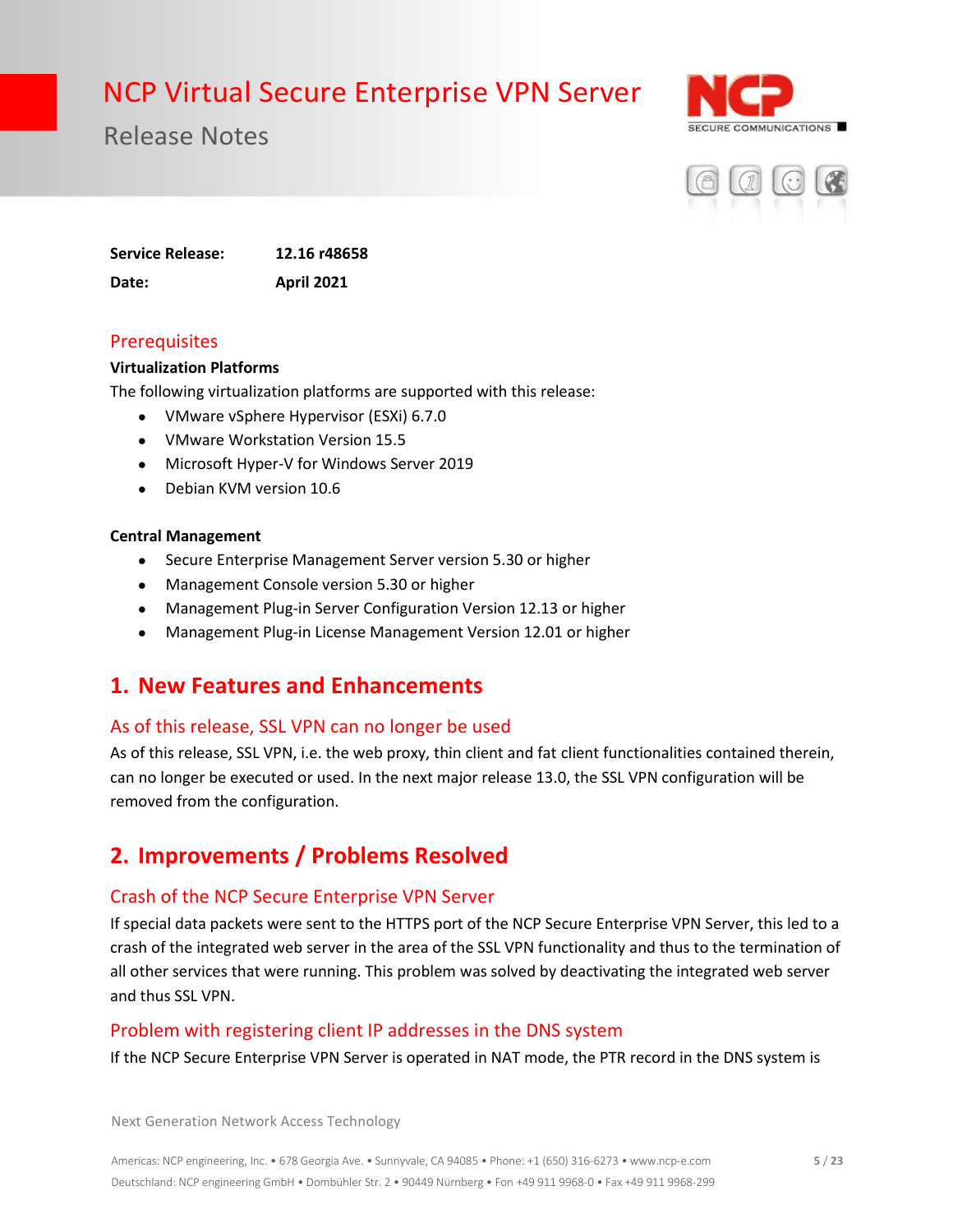Release Notes





not set correctly. This problem has been resolved.

#### Bugfix in OpenSSL library regarding [CVE-2020-1971]

The OpenSSL library used was vulnerable to the security hole [CVE-2020-1971]. This occurred in the area of certificate checking via CRL. However, both the certificate and the CRL had to be compromised for this. This problem has been resolved.

#### Crash after changing the IP address of the virtual adapter

Under certain circumstances the NCP Secure Enterprise VPN Server crashed after changing the IP address of the virtual adapter. This problem has been resolved.

#### Troubleshooting in the area of SNMP

The SNMP query of link profiles or RADIUS links was incorrect. This problem has been resolved.

### **3. Known Issues**

#### Web Interface and Microsoft Edge

When using the Microsoft Edge web browser, at least EdgeHTML 18.17763 is required.

#### System update fails

During a system update, new kernel versions of the underlying operating system may be downloaded and installed on the boot volume. Older kernel versions are retained in /boot/. If the storage space of the boot volume is too small for a new kernel version, the following message is output: An error occured. Consider looking at the Operating System Log.

```
The following message can be found in the operating system log:
vses-sentinel[626]: E: Sub-process /usr/bin/dpkg returned an error code 
(1)
vses-sentinel[626]: E: Unresolved dependencies. Please try "apt-get -f 
install" without packages (or provide solution).
ncpsrvmgmd[1108]: SYSTEM_CFG: gRPC: Error when executing command
```
In this case, older kernel versions must be removed from /boot/ with the command sudo apt-get purge linux-image-4.12.0-12-generic. Please ensure that you keep the latest / current kernel version and its previous version on the system. Now run apt  $-\text{fix}-\text{broken}$  install and start the update process again.

Next Generation Network Access Technology

Americas: NCP engineering, Inc. • 678 Georgia Ave. • Sunnyvale, CA 94085 • Phone: +1 (650) 316-6273 • www.ncp-e.com Deutschland: NCP engineering GmbH • Dombühler Str. 2 • 90449 Nürnberg • Fon +49 911 9968-0 • Fax +49 911 9968-299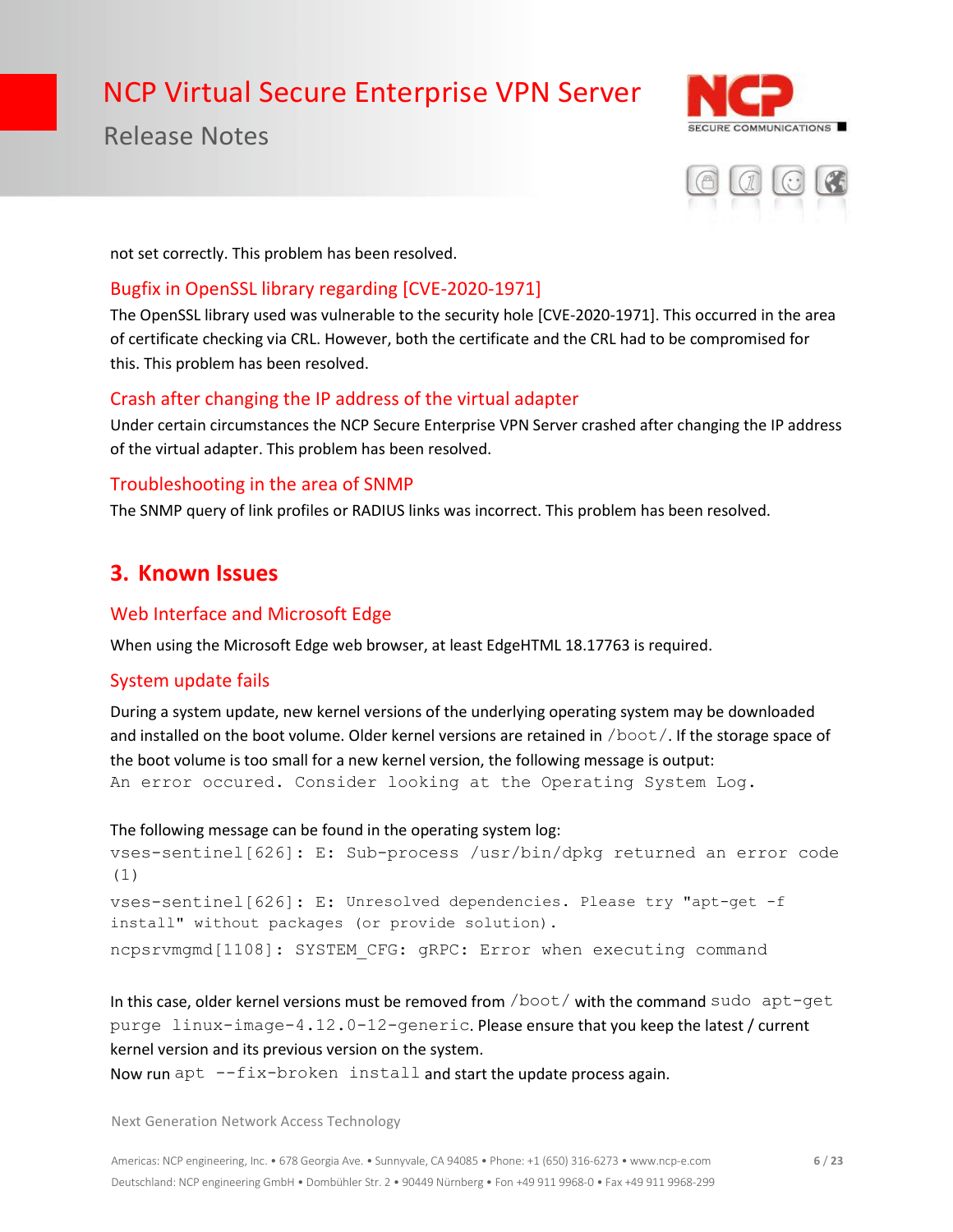

Release Notes



**Service Release: 12.15 r48389 Date: October 2020**

#### **Prerequisites**

#### **Virtualization Platforms**

The following virtualization platforms are supported with this release:

- VMware vSphere Hypervisor (ESXi) 7.0
- VMware Workstation Version 15.5
- Microsoft Hyper-V for Windows Server 2019
- Debian KVM version 10.6

#### **Central Management**

- Secure Enterprise Management Server version 5.30 or higher
- Management Console version 5.30 or higher
- Management Plug-in Server Configuration Version 12.13 or higher
- Management Plug-in License Management Version 12.01 or higher

### **1. New Features and Enhancements**

None.

## **2. Improvements / Problems Resolved**

#### Linux security patches

The Linux kernel used in the base operating system has been upgraded to version 4.9.210-1 + deb9u1. This contains the following security patches:

CVE-2019-2182, CVE-2019-5108, CVE-2019-19319, CVE-2019-19462 CVE-2019-19768, CVE-2019-20806, CVE-2019-20811, CVE-2020-0543 CVE-2020-2732, CVE-2020-8428, CVE-2020-8647, CVE-2020-8648 CVE-2020-8649, CVE-2020-9383, CVE-2020-10711, CVE-2020-10732 CVE-2020-10751, CVE-2020-10757, CVE-2020-10942, CVE-2020-11494 CVE-2020-11565, CVE-2020-11608, CVE-2020-11609, CVE-2020-11668 CVE-2020-12114, CVE-2020-12464, CVE-2020-12652, CVE-2020-12653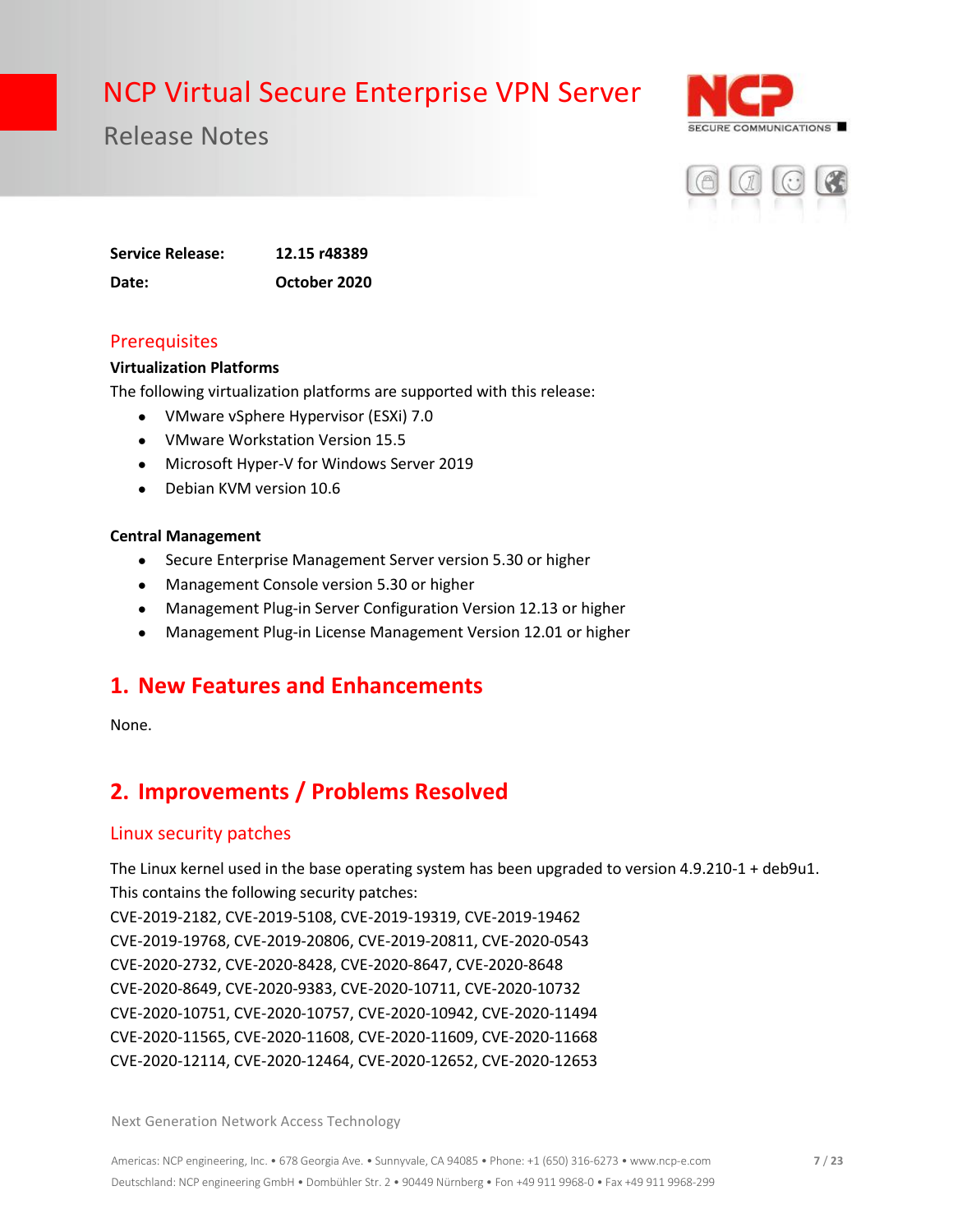## Release Notes





#### CVE-2020-12654, CVE-2020-12770, CVE-2020-13143, CVE-2020-3810

#### Compatibility with macmon NAC

A problem in RADIUS communication with macmon NAC has been fixed.

#### Routing Information Protocol (RIP) advertisements

A problem has been fixed that, under certain conditions, incorrect RIP advertisements were sent out for VLAN forwarding.

#### Gateway - gateway communication

In the case of VPN connections to gateways from other manufacturers, connection interruptions have occurred sporadically. This bug has been fixed.

### **3. Known Issues**

#### Web Interface and Microsoft Edge

When using the Microsoft Edge web browser, at least EdgeHTML 18.17763 is required.

#### System update fails

During a system update, new kernel versions of the underlying operating system may be downloaded and installed on the boot volume. Older kernel versions are retained in /boot/. If the storage space of the boot volume is too small for a new kernel version, the following message is output: An error occured. Consider looking at the Operating System Log.

#### The following message can be found in the operating system log: vses-sentinel[626]: E: Sub-process /usr/bin/dpkg returned an error code

```
(1)
vses-sentinel[626]: E: Unresolved dependencies. Please try "apt-get -f 
install" without packages (or provide solution).
ncpsrvmgmd[1108]: SYSTEM_CFG: gRPC: Error when executing command
```
In this case, older kernel versions must be removed from /boot/ with the command sudo apt-get purge linux-image-4.12.0-12-generic. Please ensure that you keep the latest / current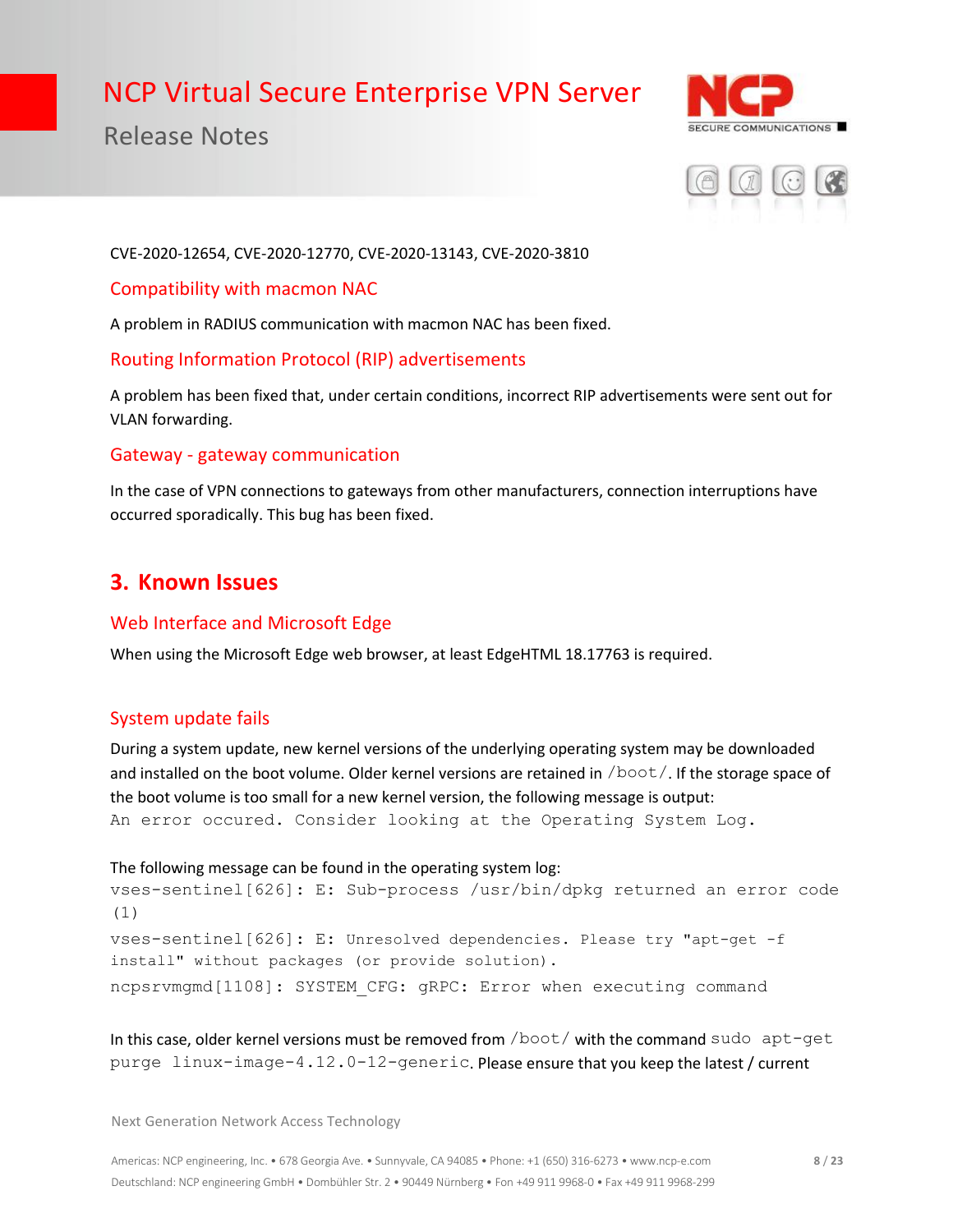Release Notes





kernel version and its previous version on the system. Now run apt  $--fix-broken$  install and start the update process again.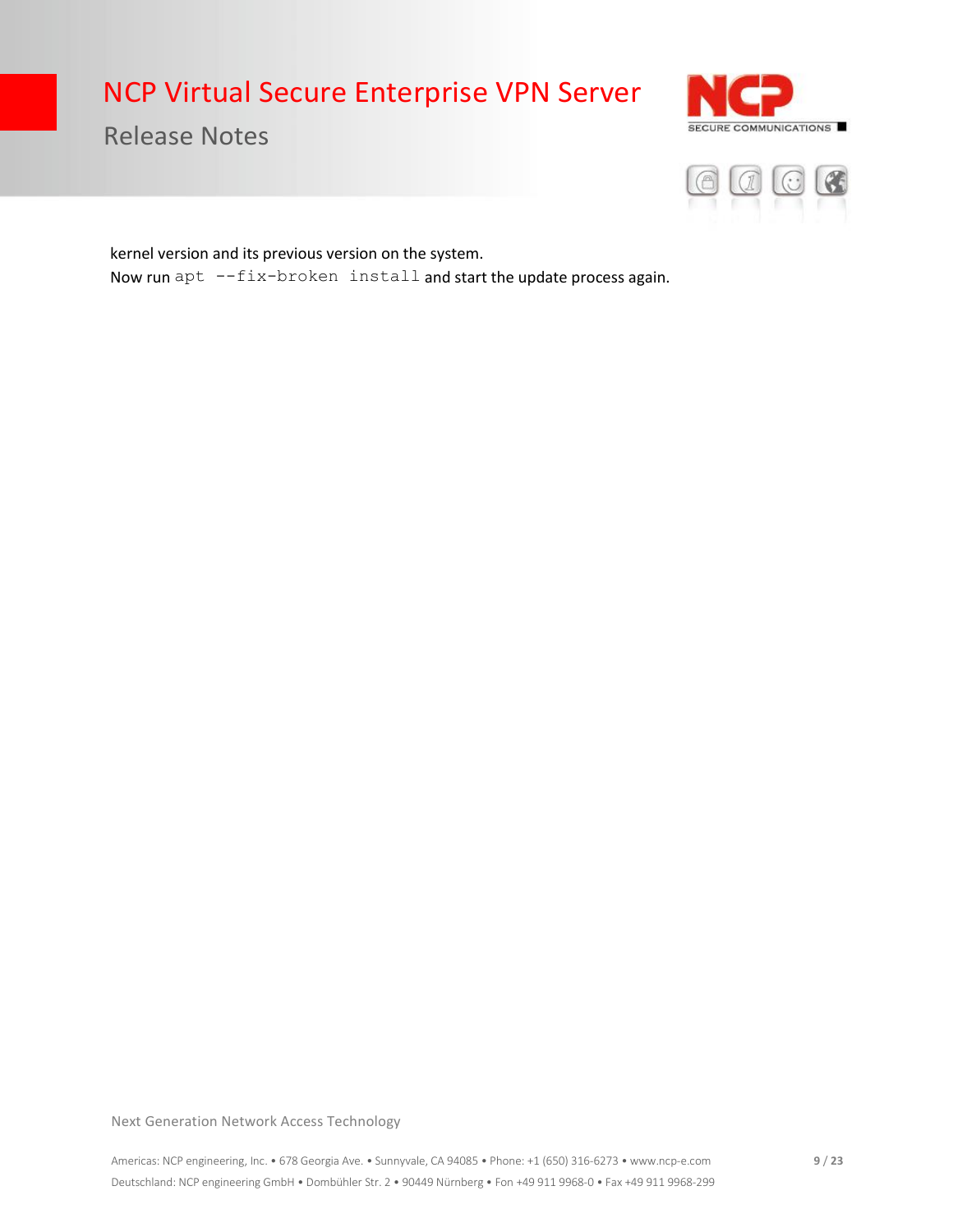

Release Notes



**Service Release: 12.13 r47679 Date: June 2020**

#### **Prerequisites**

#### **Virtualization Platforms**

The following virtualization platforms are supported with this release:

- VMware vSphere Hypervisor (ESXi) 7.0
- VMware Workstation Version 15.5
- Microsoft Hyper-V for Windows Server 2016 and 2019
- Debian KVM version 10.3

#### **Central Management**

- Secure Enterprise Management Server version 5.30 or higher
- Management Console version 5.30 or higher
- Management Plug-in Server Configuration Version 12.13 or higher
- Management Plug-in License Management Version 12.01

### **1. New Features and Enhancements**

#### Compatibility with macmon NAC

With the transmission of the client's local MAC address via the RADIUS attribute "NAS port type", this can be evaluated in macmon NAC.

## **2. Improvements / Problems Resolved**

#### NCP Package Update

The update feature contained in the NCP Virtual Secure Enterprise VPN Server includes updates for the operating system and the NCP software. Both are updated from a repository hosted by NCP. From May 4, 2020, the NCP software could no longer be updated due to an expired certificate. Security patches for the operating system were not affected. This issue has been resolved.

To reactivate updates for the older versions of NCP software up to 12.12, it is sufficient to execute the following command from a root shell:

apt-key add /etc/apt/pubkeys/debupdates\_2025.key.pub

Next Generation Network Access Technology

Americas: NCP engineering, Inc. • 678 Georgia Ave. • Sunnyvale, CA 94085 • Phone: +1 (650) 316-6273 • www.ncp-e.com Deutschland: NCP engineering GmbH • Dombühler Str. 2 • 90449 Nürnberg • Fon +49 911 9968-0 • Fax +49 911 9968-299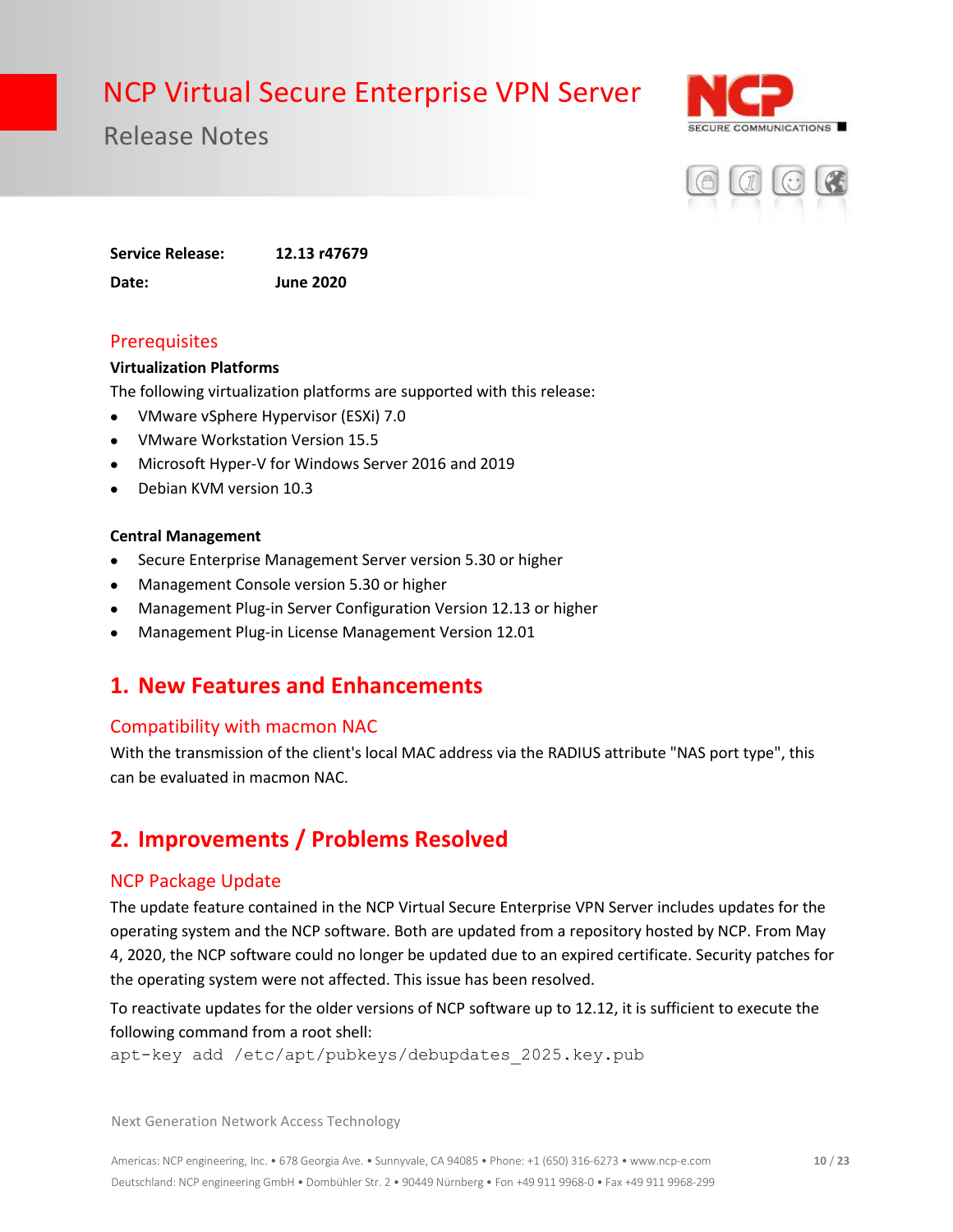## Release Notes





#### Licensed Tunnel Count not Transferred from Virtual HA Server

If the NCP Virtual Secure Enterprise VPN Server is operated with the setting "Use VPN Gateway in HA LB Mode", the licensed tunnel count in virtual HA Server was not transferred to the NCP Virtual Secure Enterprise VPN Server. The licensed tunnel count for NCP Virtual Secure Enterprise VPN Server was used instead. This issue has been resolved.

### Licensed Tunnel Count Only Applies after the NCP Virtual Secure Enterprise VPN Server Restarts

#### Error Verifying License After Update

After updating from an older version 12.10 to 12.12, the installed license could no longer be checked and was therefore no longer valid. This issue has been resolved.

#### Error IPNAT – No Free Dynamic Ports

If NAT is activated, the virtual IP addresses of the VPN clients are converted to the IP address of the gateway. The previous limit of 10,000 dynamic ports for managing the connected VPN clients has been increased to 30,000 dynamic ports.

Stability improvements of the ncpwsupd service as well as in the area of VPN Path Finder

### **3. Known Issues**

None.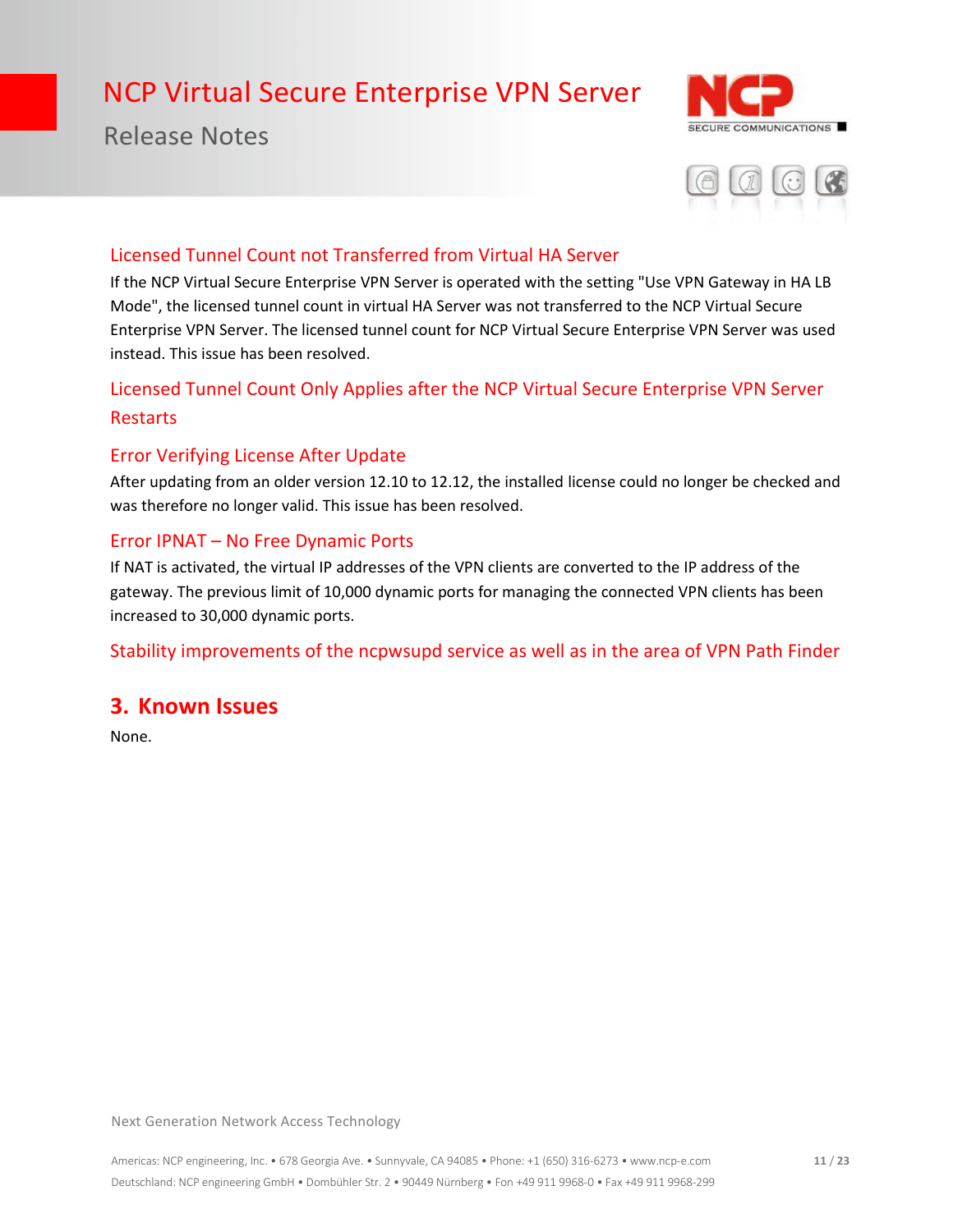

Release Notes



**Service Release: 12.12 r46805 Date: January 2020**

#### **Prerequisites**

#### **Virtualization Platforms**

The following virtualization platforms are supported with this release:

- VMware vSphere Hypervisor (ESXi) 6.7
- VMware Workstation Version 15.1
- Microsoft Hyper-V for Windows Server 2016 and 2019
- Debian KVM version 9.9.0

#### **Central Management**

- Secure Enterprise Management Server version 5.20 or higher
- Management Console version 5.20 or higher
- Management Plug-in Server Configuration Version 12.10 or higher
- Management Plug-in License Management Version 11.30

### **1. New Features and Enhancements**

None.

## **2. Improvements / Problems Resolved**

#### Installing SNMPWalk after Initial Installation

SNMPWalk can be installed from the repository using the shell command apt install snmp.

#### Displaying the MAC address of a network adapter during the initial installation

For easier selection of the correct network adapter during the initial installation of NCP Virtual Secure Enterprise VPN Server, the MAC address of the available network adapters can now be displayed.

#### Deactivate Firewall via vses-network-config

If an error is made during the commissioning of the NCP Virtual Secure Enterprise VPN Server, it is possible that an administrator can accidentally block their own access to the NCP Virtual Secure Enterprise VPN Server or its configuration. If this should occur, administrators can now disable the firewall in the file /opt/ncp/vses/bin/vses-network-config.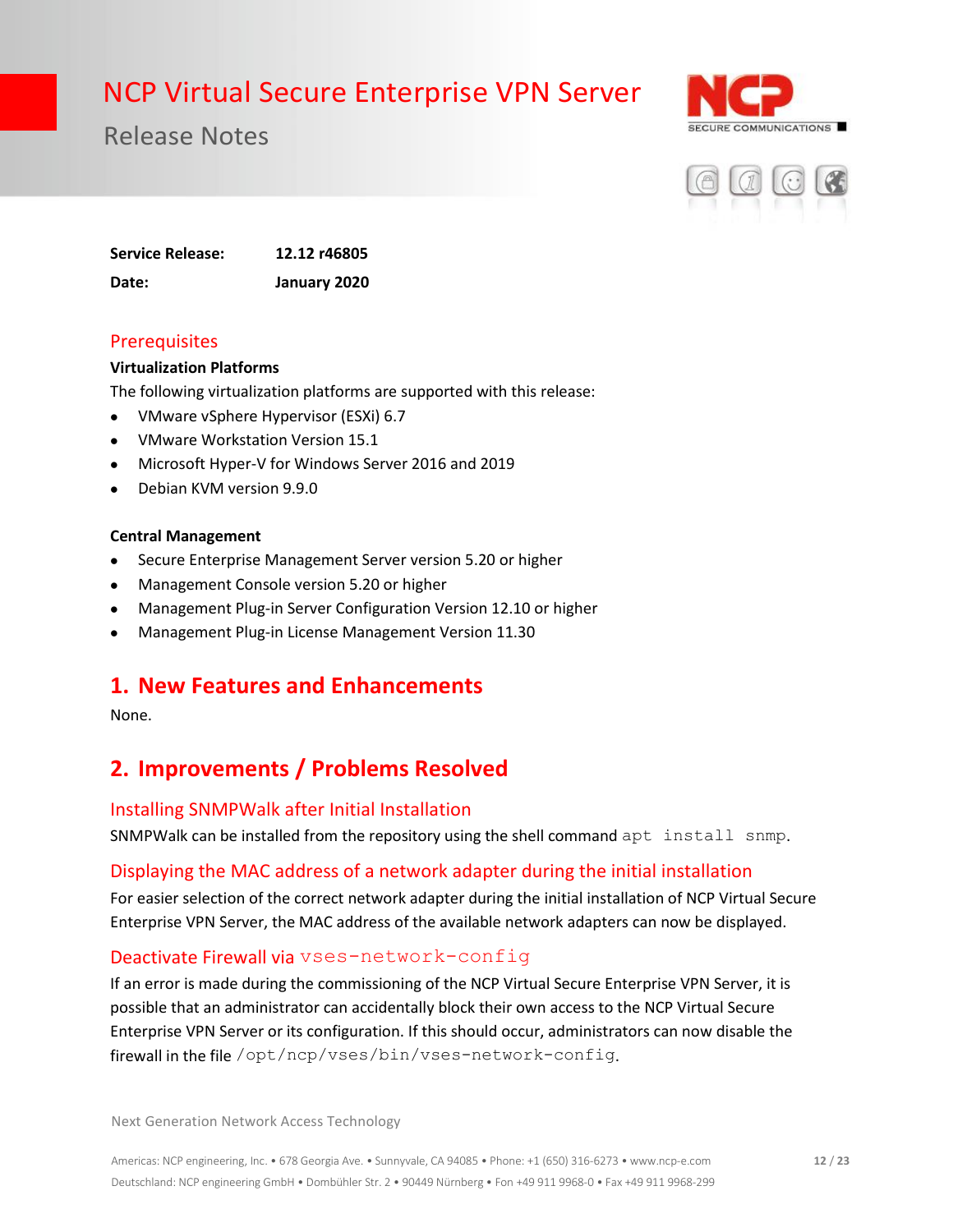Release Notes





#### Security Updates

The following vulnerabilities can be resolved by installing security updates:

- CVE-2018-12207
- CVE-2019-0154
- CVE-2019-0155
- CVE-2019-11135
- CVE-2019-18408

#### Log Output on the Management Server During System Update

The log output on the NCP Secure Enterprise Management Server was incomplete during a system update of the NCP Virtual Secure Enterprise VPN Server. This issue has been resolved.

#### DNS Configuration

During reinstallation, incorrect entries were made in the file /etc/resolv.conf. Static DNS entries were also not included in the resolv.conf file.

Fixed issue with configured Routing tables and NAT

#### Configured static routes were not applied correctly.

This issue has been resolved.

Issue Resolved in Installation Routine

#### Restart of the NCP Secure Enterprise HA Server

If a restart command is sent to the NCP Secure High Availability Server via the NCP Secure Enterprise Management, this led to a shutdown of the NCP Secure High Availability Server. This issue has been resolved.

### **3. Known Issues**

#### Update from Version 12.00 to 12.10 Not Possible

The update of version 12.00 of the NCP Virtual Secure Enterprise VPN Server to the current version 12.10 fails. Alternatively, this problem can also be solved as described below:

- 1. Log on to the console of the NCP Virtual Secure Enterprise VPN Server with the root user and your password.
- 2. Type apt update && apt upgrade on the command line.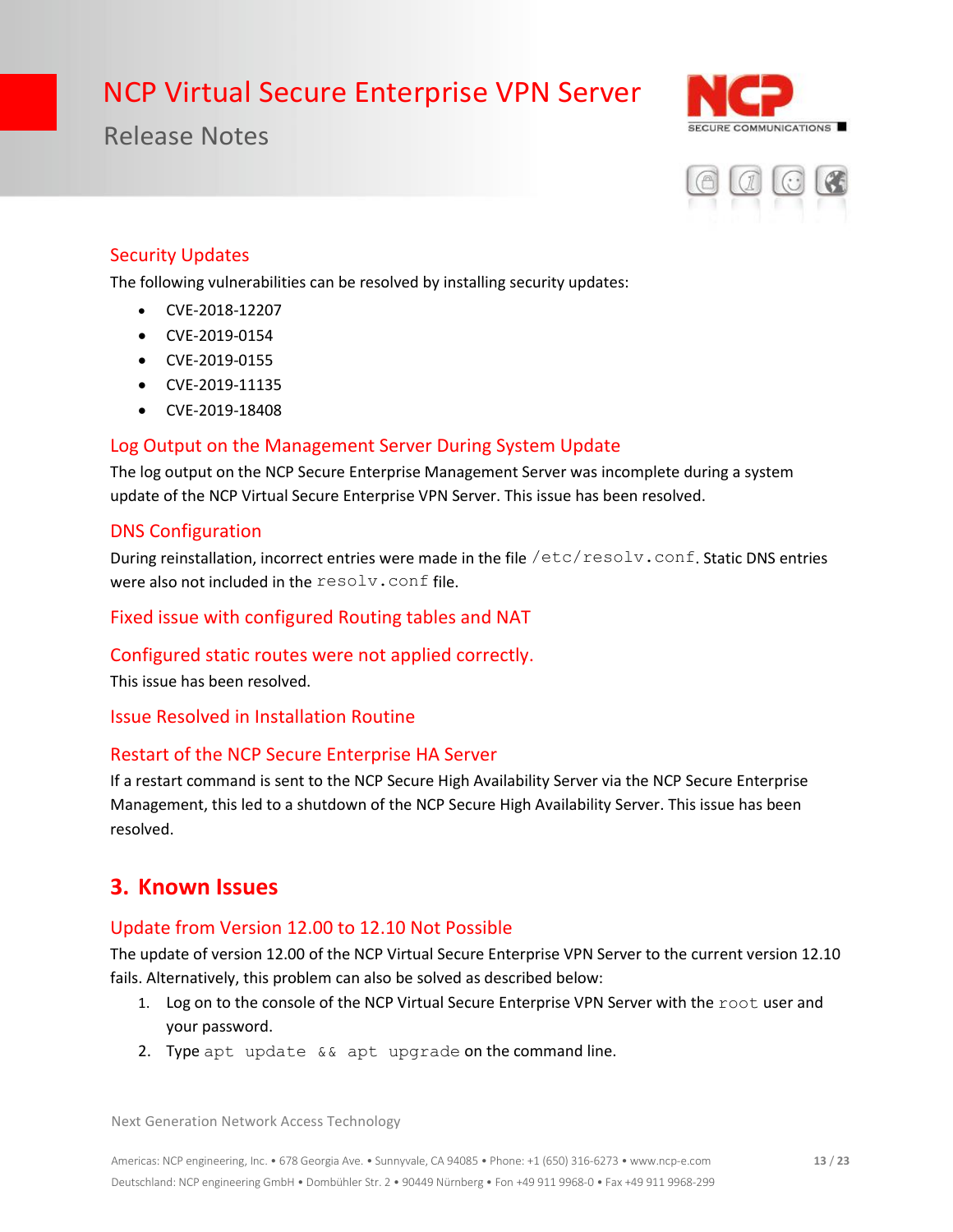

Release Notes



**Service Release: 12.10 r44399 Date: June 2019**

#### **Prerequisites**

#### **Virtualization Platforms**

The following virtualization platforms are supported with this release:

- VMware vSphere Hypervisor (ESXi) 6.7
- Microsoft Hyper-V for Windows Server 2016 and 2019
- Debian KVM version 9.9.0

#### **Central Management**

- Secure Enterprise Management Server version 5.20 or higher
- Management Console version 5.20 or higher
- Management Plug-in Server Configuration Version 12.10 or higher
- Management Plug-in License Management Version 11.30

### **1. New Features and Enhancements**

#### Support of the NCP Secure Enterprise Management Server

The NCP Virtual Secure Enterprise VPN Server can be centrally managed with the NCP Secure Enterprise Management Server. Configurations and certificates can be distributed.

#### IPv4 / IPv6 Dual Stack Support

Both the IPv4 and IPv6 protocols are supported within the VPN tunnel.

#### Web Interface Notifications

Important information is highlighted in the web interface.

#### EAP Pass-Through

If a VPN client uses the EAP protocol to authenticate the user, this EAP data can be forwarded to another authentication service such as Microsoft Active Directory or FreeRADIUS.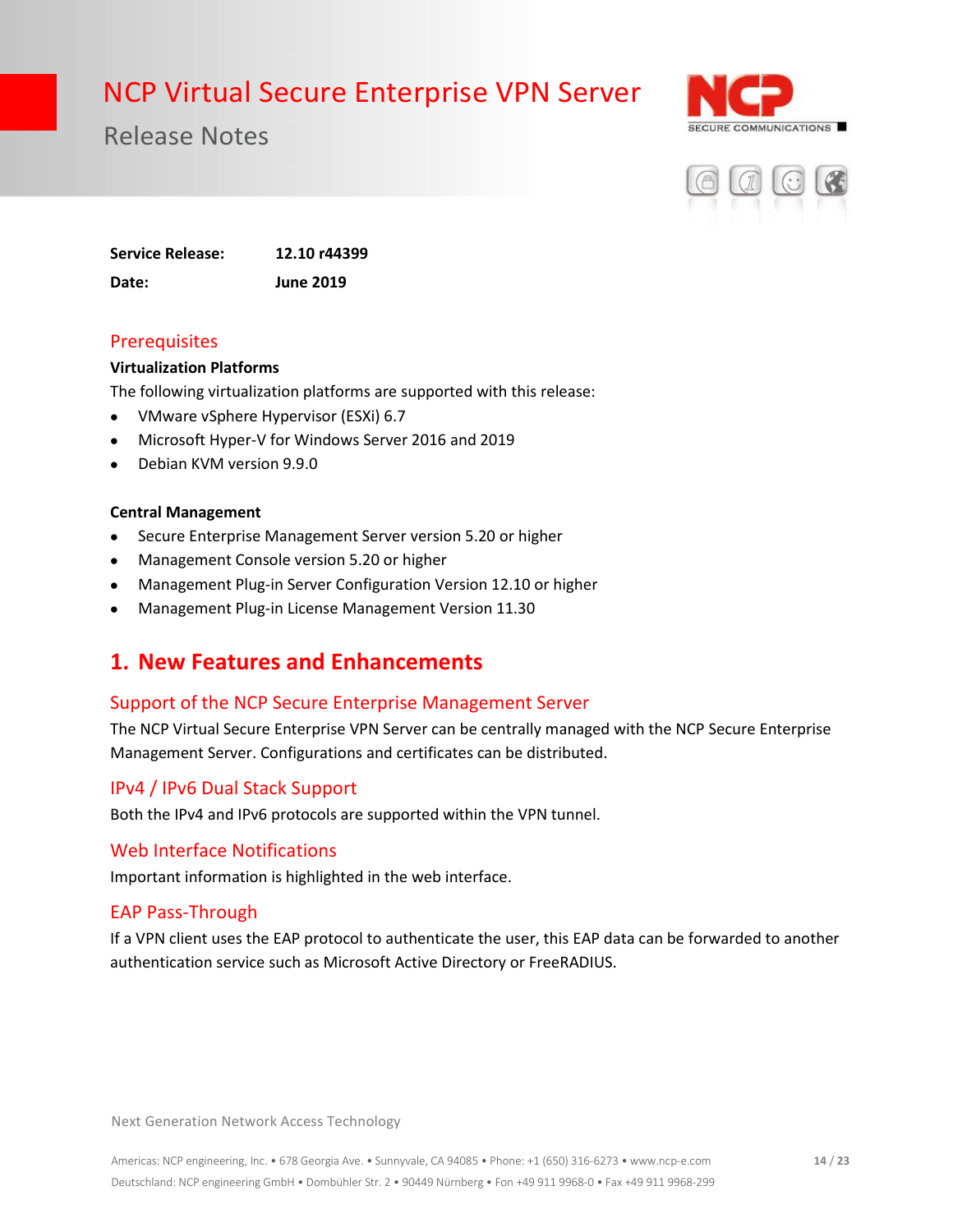## Release Notes





#### Configuration of an HTTP(S) Proxy

The NCP Virtual Secure Enterprise VPN Server requires access to licensing.ncp-e.com and packages.ncp-e.com via HTTP(S) for both subscription licensing and update functionality. If HTTP(S) proxy support is necessary for this communication, it can be configured in the console interface from this version on.

#### Policy Lifetime Configuration

Within a link profile it is now possible to configure the validity period of IPsec or IKE policies for outgoing connections.

## **2. Improvements / Problems Resolved**

#### VMware Tools Included in Delivery

The open source variant of VMware tools recommended by VMware is included in the NCP Virtual Secure Enterprise VPN Server and is active when using the VMware virtualization environment.

#### Message in Console Interface

If there is no network interface configured in the virtual environment that is optimized for this purpose (vmxnet3, virtio-net), the console interface displays a message to this effect.

#### Message in the Web Interface

In the web interface of the NCP Virtual Secure Enterprise VPN Server, the existing network interfaces are configured as internal or external interfaces. To avoid misconfiguration, a message has been added here. Please note that the web interface can only be configured via the internal network.

#### Setting the Priority in the Operating System Log and Troubleshooting

The input of digits for the configuration of the priority has been replaced by a drop-down list. Furthermore, an internal error has been fixed.

#### Destination Address for Subscription Licensing

The destination address required for subscription licensing has been changed to  $l$  icensing.ncpe.com. The previously used destination address actsrv1.ncp.de is still valid.

#### NTP server Set in Default Configuration

Starting with this version, an NTP server is set within the initial configuration.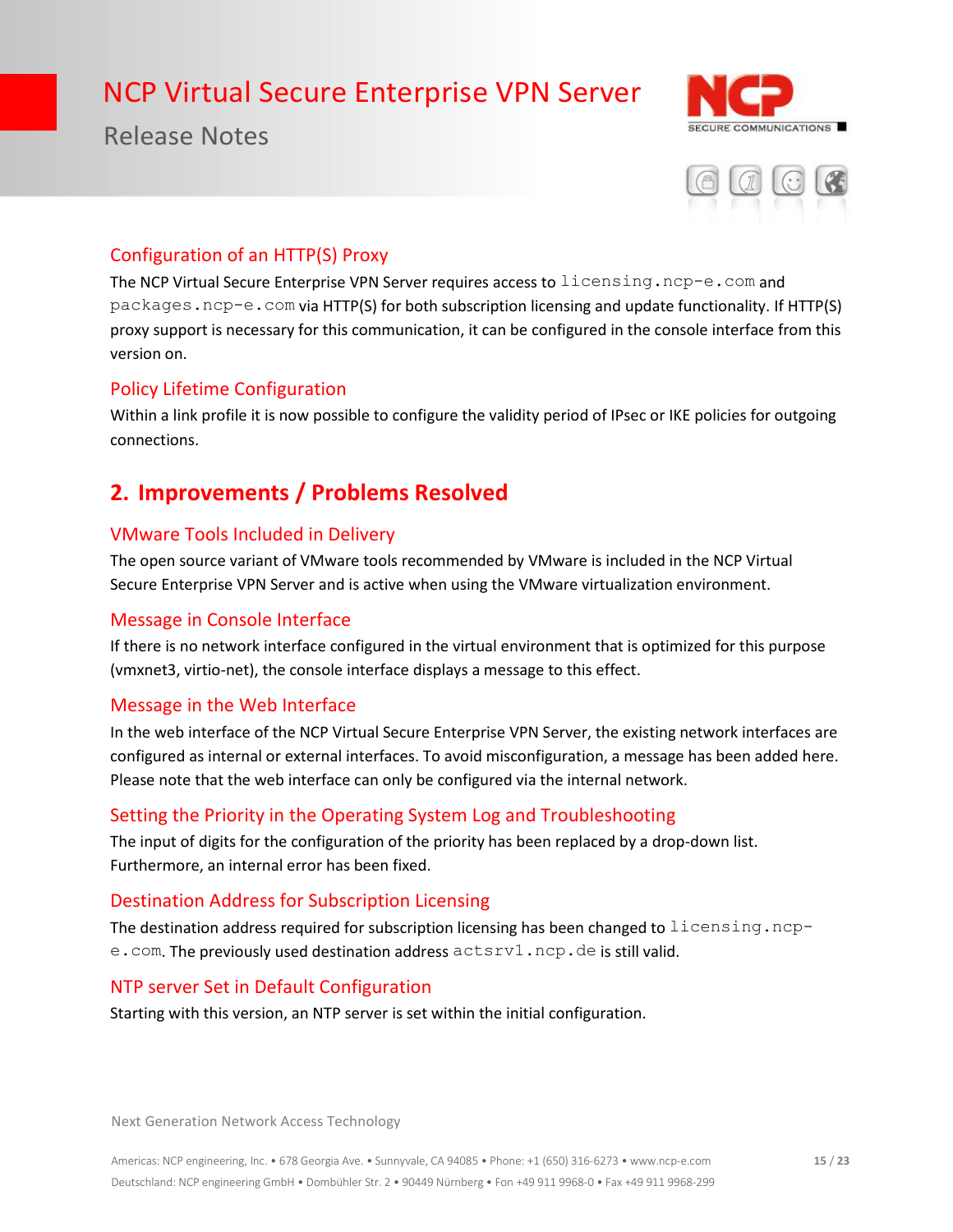## Release Notes





#### Troubleshooting Subscription Licensing via External Network Interface

If communication via a proxy server and a configured external interface took place for subscription licensing, a connection error was displayed. This issue has been resolved.

#### Error when Activating Deactivated Services

If a deactivated service was activated within the web interface, this failed. This issue has been resolved.

#### Automatic Deletion of Core Dumps

To prevent the space required on the storage medium by core dumps from becoming too large, core dumps are deleted from 20 or a maximum age of 30 days when a new core dump is created. Core dumps are also stored in compressed form.

#### Enhancement of System Information in Crash Reports

A list of installed packages has been added to the system information within the crash reports.

#### Improved Compatibility with Third-party Authentication Solutions

The content of the suffix field within the domain group configuration can be sent as a RADIUS NAS identifier to third-party authentication solutions.

#### Troubleshooting SNMP

### **3. Known Issues**

#### Update from Version 12.00 to 12.10 Not Possible

The update of version 12.00 of the NCP Virtual Secure Enterprise VPN Server to the current version 12.10 fails. Alternatively, this problem can also be solved as described below:

- 3. Log on to the console of the NCP Virtual Secure Enterprise VPN Server with the root user and your password.
- 4. Type apt update && apt upgrade on the command line.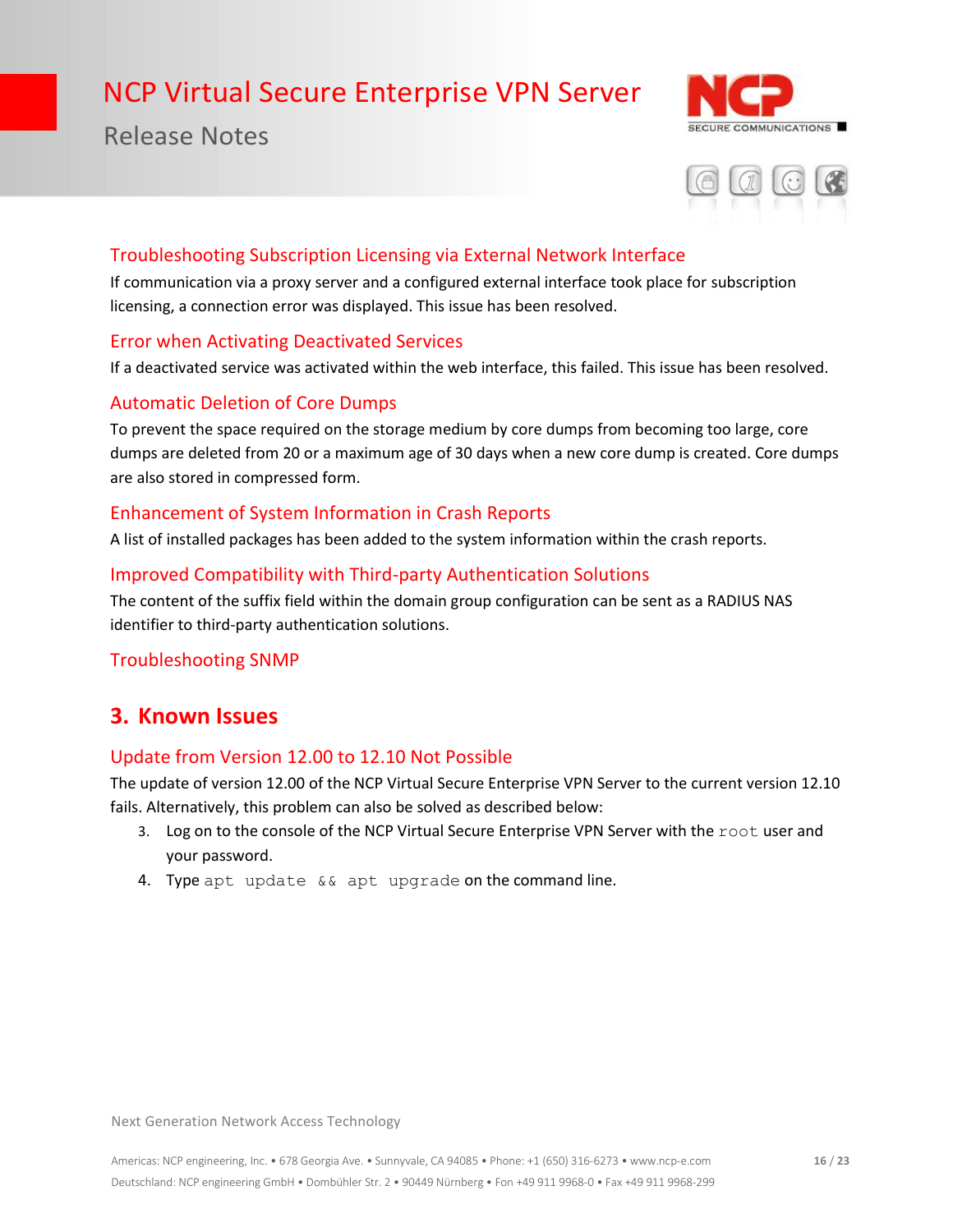

Release Notes



**Service Release: 12.02 r43975 Date: May 2019**

#### **Prerequisites**

#### **Virtual environments**

The following virtualization platforms are supported with this release:

- VMware vSphere Hypervisor (ESXi)
- Microsoft Hyper-V for Windows Server 2017 and 2019 \*
- KVM \*
- \* Available from version 12.1x

### **1. New Features and Enhancements**

None.

### **2. Improvements / Problems Resolved**

#### Troubleshooting the Update Feature

The update feature contained in the NCP Virtual Secure Enterprise VPN Server includes updates for the operating system and the NCP components. In case of a kernel update for the operating system the update process didn't execute correctly. This problem has been resolved.

### **3. Known Issues**

None.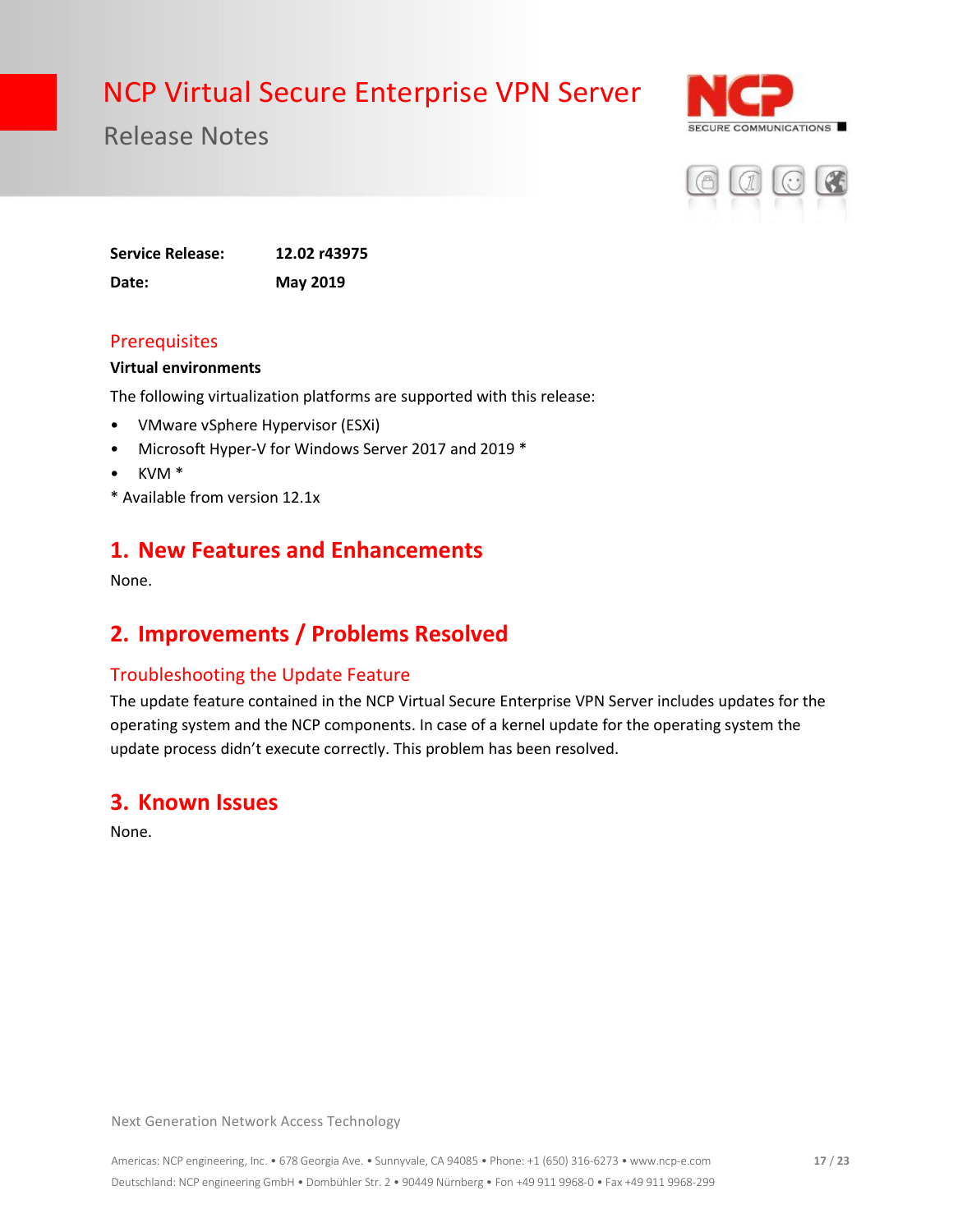

Release Notes



**Service Release: 12.01 r43907 Date: May 2019**

#### **Prerequisites**

#### **Virtual environments**

The following virtualization platforms are supported with this release:

- VMware vSphere Hypervisor (ESXi)
- Microsoft Hyper-V for Windows Server 2017 and 2019 \*
- KVM \*
- \* Available from version 12.1x

### **1. New Features and Enhancements**

None.

## **2. Improvements / Problems Resolved**

#### Troubleshooting the Update Feature

The update feature contained in the NCP Virtual Secure Enterprise VPN Server includes updates for the operating system and the NCP components. The update feature stopped working correctly following a certain period after installation. This problem has been resolved.

Alternatively, this problem can also be solved as described below, so that exporting the configuration, reinstalling the software and importing the existing configuration can be avoided.

- 1. Log on to the console of the NCP Virtual Secure Enterprise VPN Server with the root user and your password.
- 2. Open the configuration file  $/etc/apt/apt.conf.d/00ncp$  in a text editor.
- 3. Add the following line to the end of the file

Acquire::Check-Valid-Until 0;

and save the file.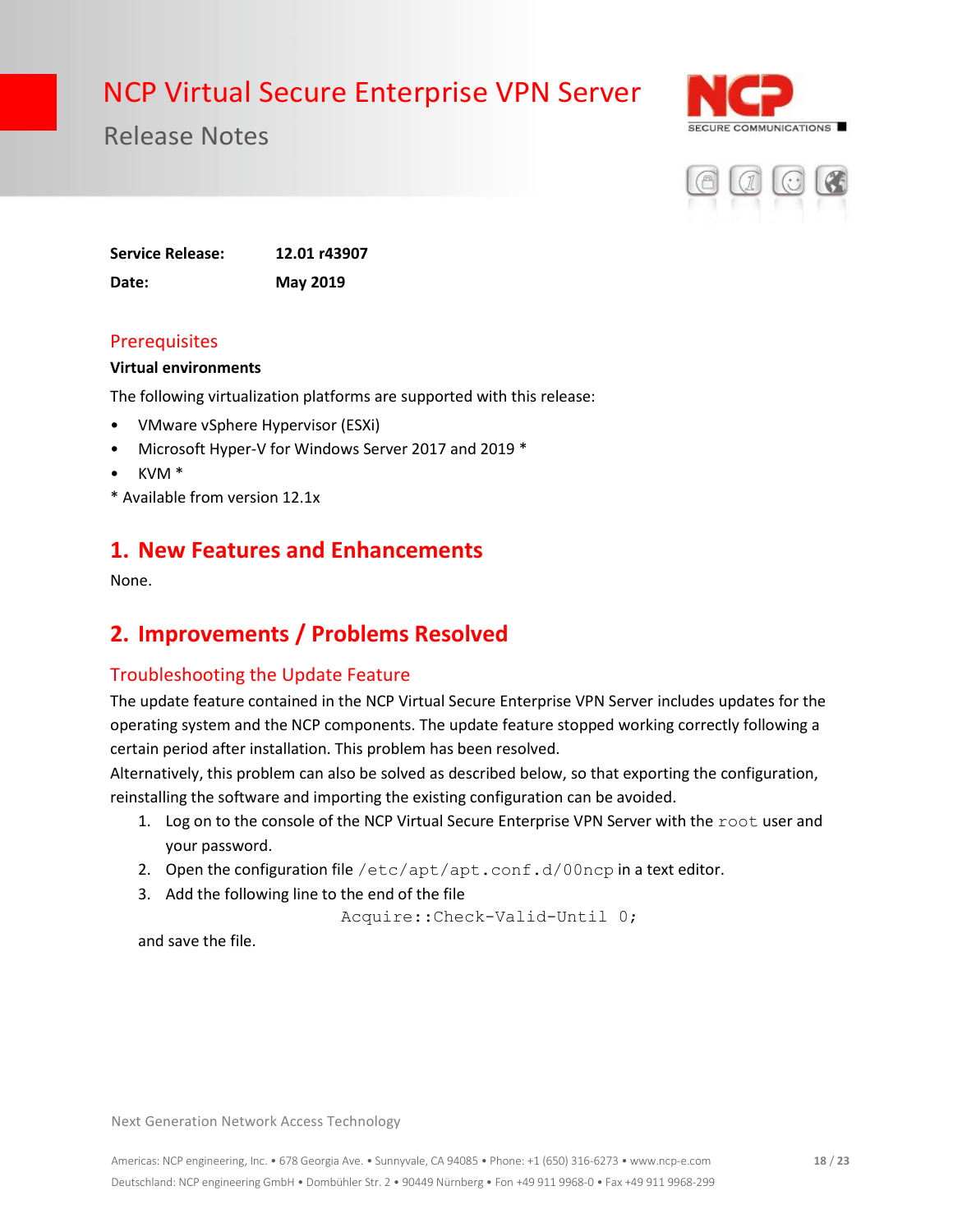

## Release Notes



### **3. Known Issues**

None.

## **4. Getting Help for the NCP Virtual Secure Enterprise VPN Server**

To ensure that you always have the latest information about NCP's products, always check the NCP website at:

<https://www.ncp-e.com/en/products/centrally-managed-vpn-solution/gateway/>

## **5. Features of the NCP Virtual Secure Enterprise VPN Server**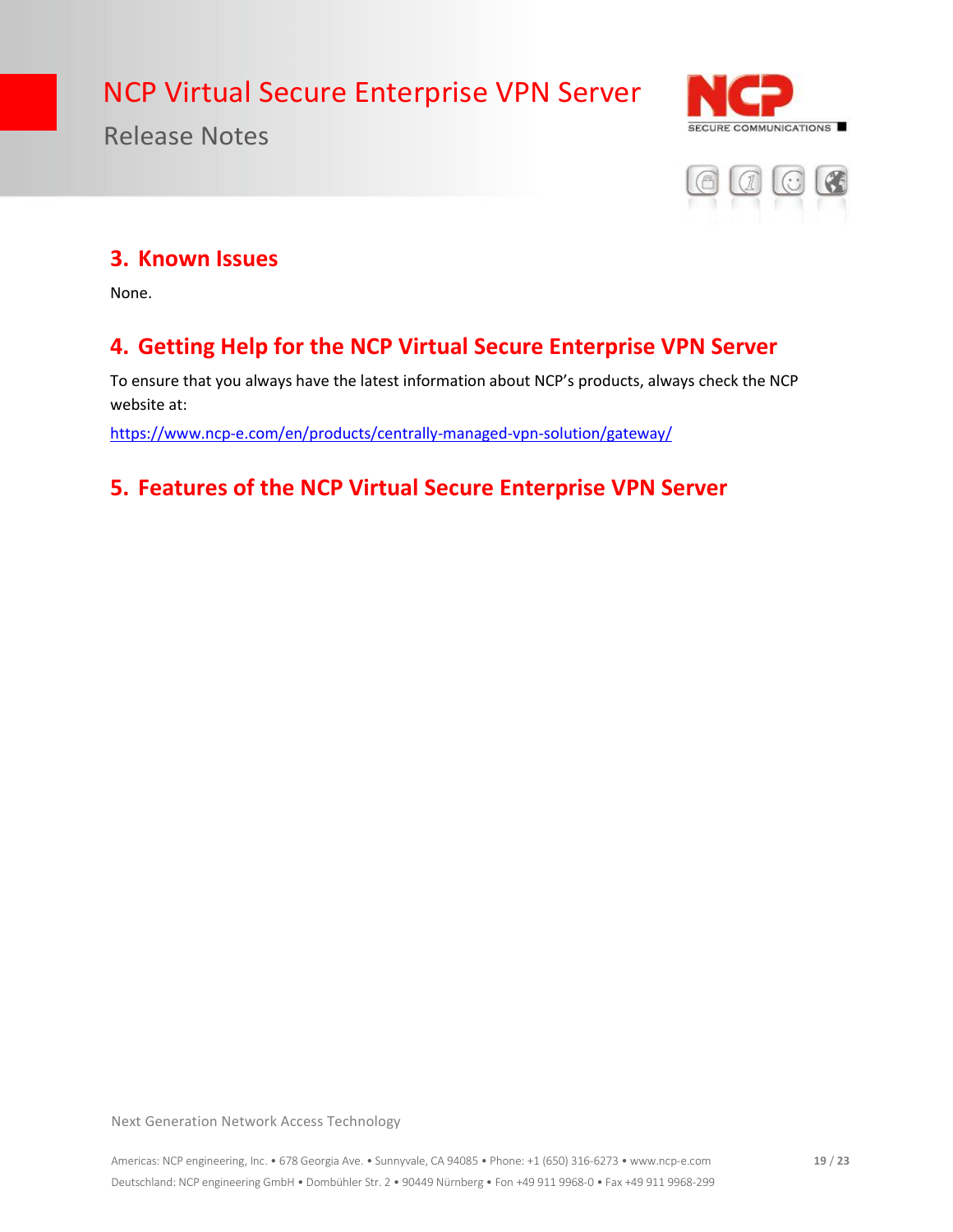## Release Notes





| <b>General</b>                                        |                                                                                                                                                                                                                                                                                                                                                                                                                                                                                                   |
|-------------------------------------------------------|---------------------------------------------------------------------------------------------------------------------------------------------------------------------------------------------------------------------------------------------------------------------------------------------------------------------------------------------------------------------------------------------------------------------------------------------------------------------------------------------------|
| <b>Virtual Appliance</b>                              | Virtual appliance with hardened operating system; available as an ISO image for<br>installation within a virtual environment e.g. VMware vSphere Hypervisor (ESXi)<br>(Microsoft Hyper-V for Windows Server 2017/2019 and KVM are under development)                                                                                                                                                                                                                                              |
| Management                                            | The NCP Secure Enterprise Management VPN Server Plug-in or the web interface are used<br>to configure and manage the server (available with version 12.1x or newer).                                                                                                                                                                                                                                                                                                                              |
| <b>HA Server</b>                                      | Operation of several NCP Virtual Secure Enterprise VPN Servers in a load balancing or<br>failsafe network                                                                                                                                                                                                                                                                                                                                                                                         |
| <b>Endpoint Security*</b><br>(Network Access Control) | Endpoint policy enforcement for incoming connections<br>Verification of predefined, security-relevant client parameters.<br>Measures in the event of target/actual deviations in IPsec VPN:<br>Disconnect or continue in the quarantine zone with instructions for action (message<br>box) or start of external applications (e.g. virus scanner update), recording events in<br>log files. (Please refer to the Secure Enterprise Management data sheet for more<br>information.)                |
| <b>Dynamic DNS (DynDNS)</b>                           | Connection set up via Internet with dynamic IP addresses. Registration of each current IP<br>address with an external Dynamic DNS provider. In this case the VPN tunnel is established<br>via name assignment. (The VPN client must support DNS resolution; this is supported by<br>NCP Secure Clients.)                                                                                                                                                                                          |
| <b>DDNS</b>                                           | Connected VPN clients are registered with the domain name server via Dynamic DNS<br>(DDNS), meaning that VPN clients with dynamic IPs can be reached via a (permanent)<br>name.                                                                                                                                                                                                                                                                                                                   |
| <b>Network Protocols</b>                              | IP, VLAN support                                                                                                                                                                                                                                                                                                                                                                                                                                                                                  |
| Multi-Tenancy*                                        | Group capability; support of max. 256 domain groups (i.e. configuration of:<br>authentication, forwarding, filter groups, IP pools, bandwidth management)<br><b>Multiple Server Certificates</b><br>Alternative default certificates can be configured for other domain groups.<br>$\bullet$<br>The Virtual Secure Enterprise VPN Server can select the most suitable certificate<br>$\bullet$<br>based on the client's request (for example the certificate with the longest validity<br>period) |
| <b>User Administration</b>                            | Local user administration; OTP server; RADIUS; LDAP, Novell NDS, MS Active Directory<br><b>Services</b>                                                                                                                                                                                                                                                                                                                                                                                           |
| <b>Statistics and Logging</b>                         | Detailed statistics, logging functionality, sending SYSLOG messages                                                                                                                                                                                                                                                                                                                                                                                                                               |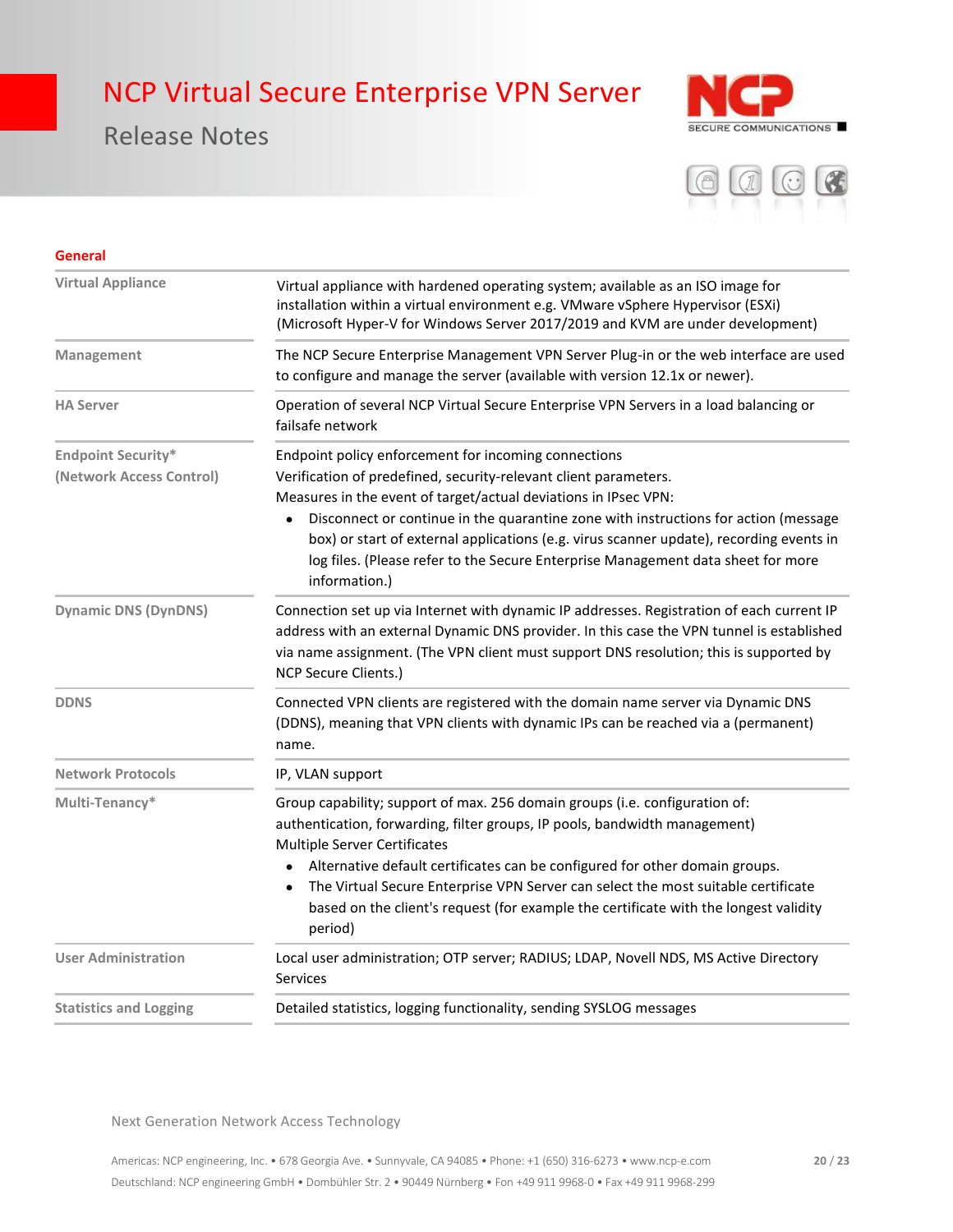## Release Notes





| <b>FIPS Inside</b>                                    | The IPsec client integrates cryptographic algorithms based on the FIPS standard. The<br>embedded cryptographic module, containing the corresponding algorithms has been<br>validated as conformant to FIPS 140-2 (Certificate #1747).<br>FIPS conformance will always be maintained when the following algorithms are used for<br>set up and encryption of a VPN connection:<br>Diffie Hellman-Group: Group 2 or higher (DH starting from a length of 1024 bits)<br>$\bullet$<br>Hash algorithms: SHA1, SHA 256, SHA 384 or SHA 512 bits<br>٠<br>Encryption algorithms: AES 128, 192 and 256 bits or Triple DES |
|-------------------------------------------------------|-----------------------------------------------------------------------------------------------------------------------------------------------------------------------------------------------------------------------------------------------------------------------------------------------------------------------------------------------------------------------------------------------------------------------------------------------------------------------------------------------------------------------------------------------------------------------------------------------------------------|
| <b>Client/User Authentication</b><br><b>Processes</b> | OTP token, certificates (X.509 v.3): User and hardware certificates (IPsec), user name and<br>password (XAUTH)                                                                                                                                                                                                                                                                                                                                                                                                                                                                                                  |
| Certificates (X.509 v.3)                              |                                                                                                                                                                                                                                                                                                                                                                                                                                                                                                                                                                                                                 |
| <b>Server Certificates</b>                            | It is possible to use certificates which are provided via the following interfaces: PKCS#11<br>interface for encryption tokens (USB and smart cards); PKCS#12 interface for private keys<br>in soft certificates                                                                                                                                                                                                                                                                                                                                                                                                |
| <b>Revocation Lists</b>                               | Revocation: EPRL (End-entity Public-key Certificate Revocation List, formerly CRL), CARL<br>(Certification Authority Revocation List, formerly ARL)                                                                                                                                                                                                                                                                                                                                                                                                                                                             |
| <b>Online Check</b>                                   | Automatic download of revocation lists from the CA at predefined intervals; Online<br>validation of certificates via OCSP or OCSP over http                                                                                                                                                                                                                                                                                                                                                                                                                                                                     |

#### **Connection Management**

| Line Management                 | Dead Peer Detection (DPD) with configurable time interval;<br>Timeout (controlled by duration and charges) |
|---------------------------------|------------------------------------------------------------------------------------------------------------|
| <b>Point-to-Point Protocols</b> | LCP, IPCP, MLP, CCP, PAP, CHAP, ECP                                                                        |
| <b>Pool Address Management</b>  | Reservation of an IP address from a pool for a defined period of time (lease time)                         |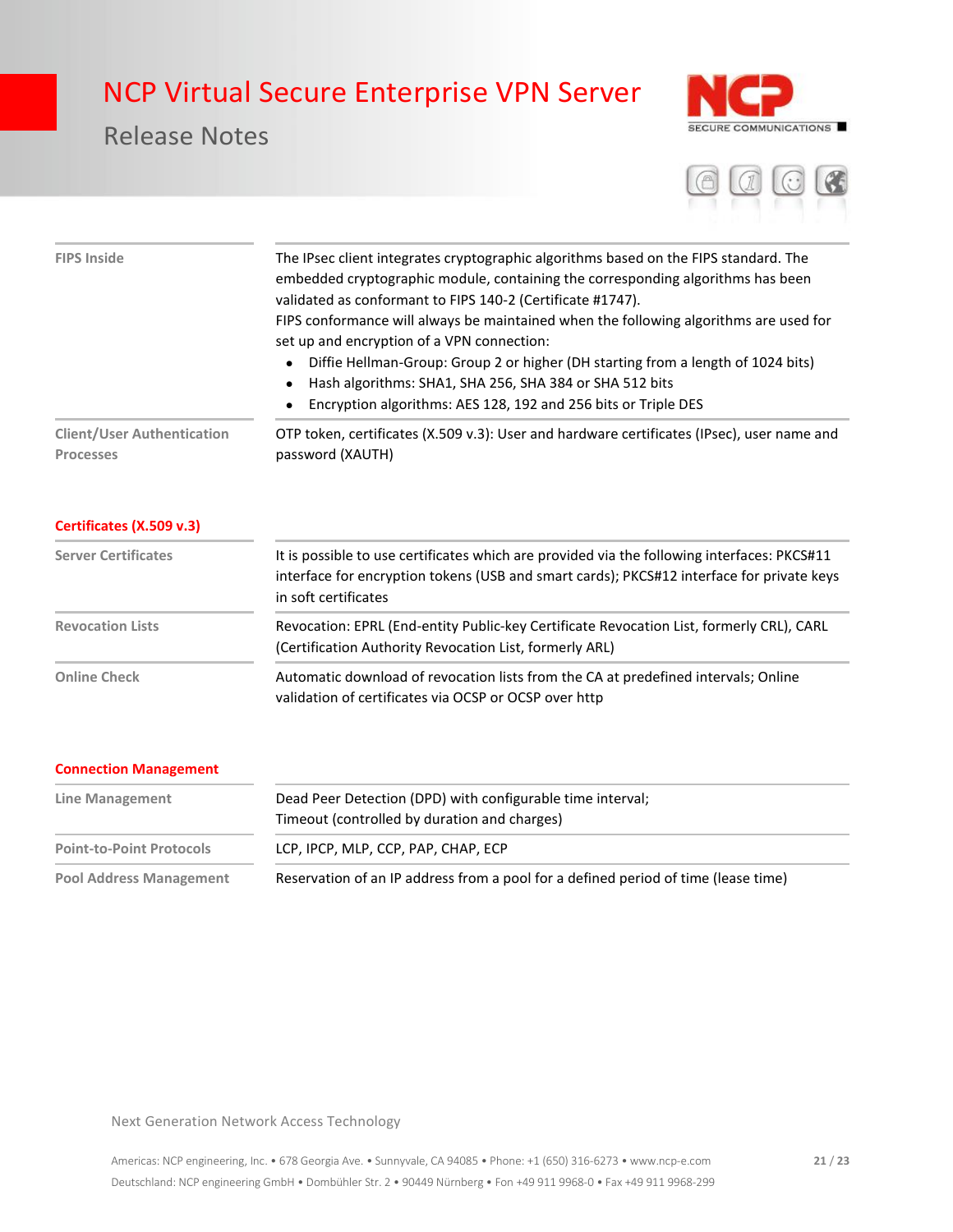## Release Notes





#### **IPsec VPN**

| <b>Virtual Private Networking</b>                 | IPsec (Layer 3 tunneling), RFC-conformant;<br>Automatic adjustment of MTU size, fragmentation and reassembly;<br>DPD;<br>NAT Traversal (NAT-T);<br>IPsec modes: Tunnel Mode, Transport Mode<br>Seamless Rekeying; PFS                                                                                                                     |
|---------------------------------------------------|-------------------------------------------------------------------------------------------------------------------------------------------------------------------------------------------------------------------------------------------------------------------------------------------------------------------------------------------|
| <b>Internet Society</b><br><b>RFCs and Drafts</b> | RFC 2401-2409 (IPsec), RFC 3947 (NAT-T negotiations), RFC 3948 (UDP encapsulation),<br>IP Security Architecture, ESP, ISAKMP/Oakley, IKE, IKEv2 (incl. MOBIKE), IKEv2 Signature<br>Authentication, XAUTH, IKECFG, DPD, NAT Traversal (NAT-T), UDP encapsulation, IPCOMP,<br>IKEv2 authentication conformant to RFC 7427 (padding process) |
| Encryption                                        | Symmetric processes: AES (CBC/CTR/GCM) 128, 192, 256 bits;<br>Blowfish 128, 448 bits; Triple-DES 112, 168 bits;<br>Dynamic processes for key exchange: RSA to 4096 bits;<br>Diffie-Hellman Groups 1, 2, 5, 14-21, 25-30;<br>Hash algorithms: SHA-1, SHA 256, SHA 384 or SHA 512                                                           |
| Firewall                                          | Stateful packet inspection;<br>IP-NAT (Network Address Translation);<br>Port filtering; LAN adapter protection                                                                                                                                                                                                                            |
| <b>VPN Path Finder</b>                            | NCP Path Finder Technology: Fallback to HTTPS from IPsec (port 443) if neither port 500<br>nor UDP encapsulation are available                                                                                                                                                                                                            |
| <b>Seamless Roaming</b>                           | With Seamless Roaming in the NCP Secure Client, the system can automatically transfer<br>the VPN tunnel to a different communication medium (LAN / Wi-Fi / 3G / 4G) without<br>changing the IP address to avoid interrupting communication via the VPN tunnel or<br>disconnecting application sessions.                                   |
| <b>Authentication Processes</b>                   | IKEv1 (Aggressive and Main Mode), Quick Mode; XAUTH for extended user<br>authentication;<br>IKEv2, EAP-PAP / MD5 / MS-CHAP v2 / TLS<br>Support for certificates in a PKI: Soft certificates, certificates with ECC technology;<br>Pre-shared keys;<br>One-time passwords and challenge response systems; RSA SecurID ready                |
| <b>IP Address Allocation</b>                      | DHCP (Dynamic Host Control Protocol) over IPsec;<br>DNS: Selection of the central gateway with dynamic public IP address by querying the IP<br>address via a DNS server;<br>IKE config mode for dynamic assignment of a virtual address to clients from the internal<br>address range (private IP)                                        |